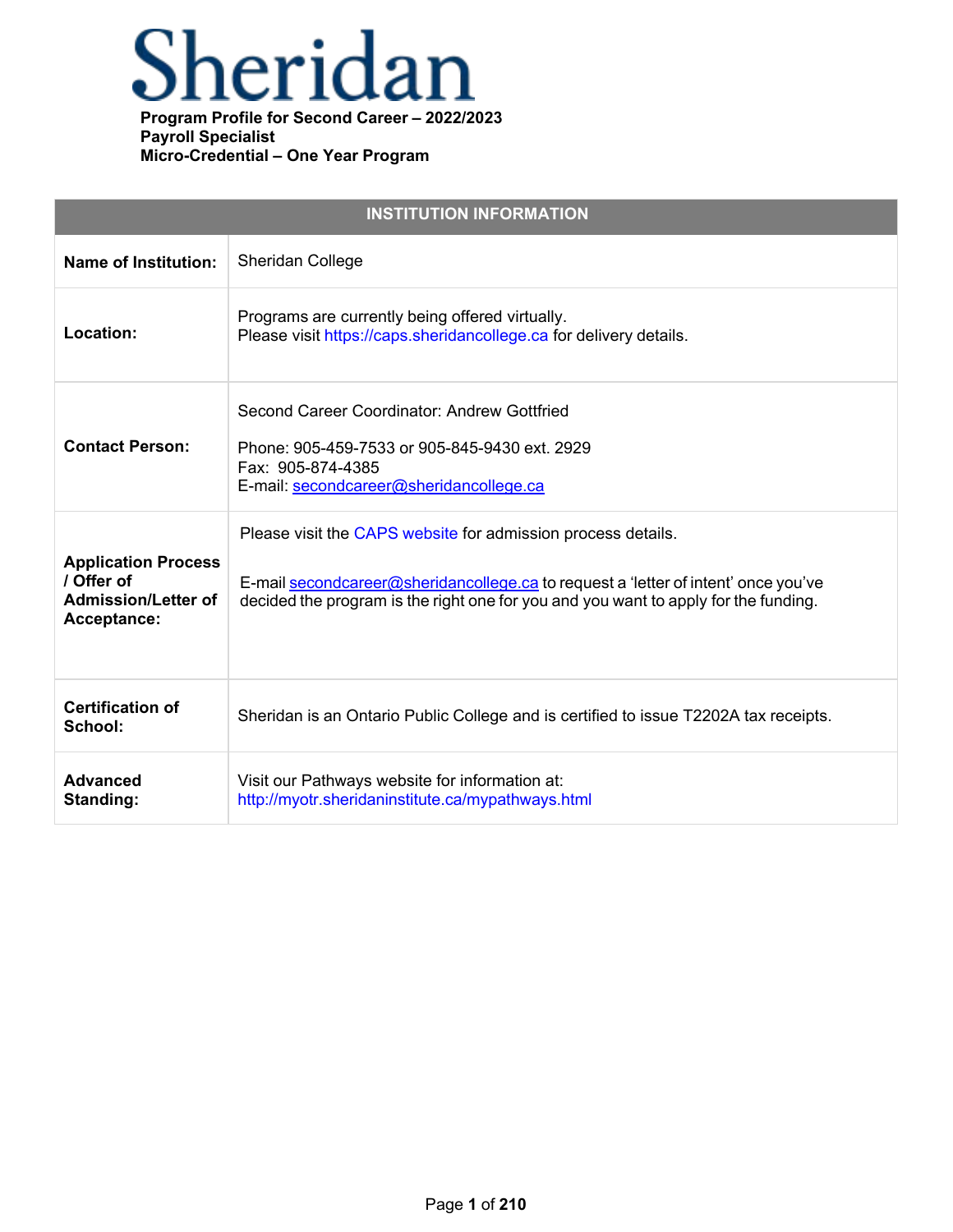

|                                                                                             |                                                                  |                                        |                | <b>PROGRAM INFORMATION</b>           |                         |                                     |  |  |
|---------------------------------------------------------------------------------------------|------------------------------------------------------------------|----------------------------------------|----------------|--------------------------------------|-------------------------|-------------------------------------|--|--|
| Program Name/<br><b>Credential:</b>                                                         | Payroll Specialist / Micro-Credential                            |                                        |                |                                      |                         |                                     |  |  |
| <b>Program-Specific</b><br><b>Admission</b><br><b>Requirements:</b>                         | https://caps.sheridancollege.ca/products/payroll-specialist.aspx |                                        |                |                                      |                         |                                     |  |  |
|                                                                                             | 1                                                                |                                        | $\overline{2}$ |                                      | 3                       |                                     |  |  |
|                                                                                             | 1                                                                |                                        | $\overline{2}$ |                                      | 3                       |                                     |  |  |
| <b>Program Offered</b><br><b>SEPTEMBER</b><br>2022<br><b>Start/End dates</b><br>by semester | 1                                                                | Sept 12,<br>2022<br>to Dec 16,<br>2022 | $\overline{2}$ | Jan 9, 2023<br>to Apr 14,<br>2023    | $\overline{\mathbf{3}}$ | May 8, 2023<br>to Aug 11,<br>2023   |  |  |
| <b>Program Offered</b><br><b>JAN 2023</b><br><b>Start/End dates</b><br>by semester          | $\overline{1}$                                                   | Jan 9, 2023<br>to Apr 14,<br>2023      | $\mathbf 2$    | May 8, 2023<br>to Aug $11$ ,<br>2023 | 3                       | Sept 12,<br>2023 to Dec<br>16, 2023 |  |  |
| <b>Program Offered</b><br><b>MAY 2023</b><br><b>Start/End dates</b><br>by semester          | 1                                                                | May 8, 2023<br>to Aug $11$ ,<br>2023   | $\mathbf{2}$   | Sept 12 2023<br>to<br>Dec 16 2023    | $\mathbf{3}$            | Jan 8, 2024<br>to<br>Apr 19, 2024   |  |  |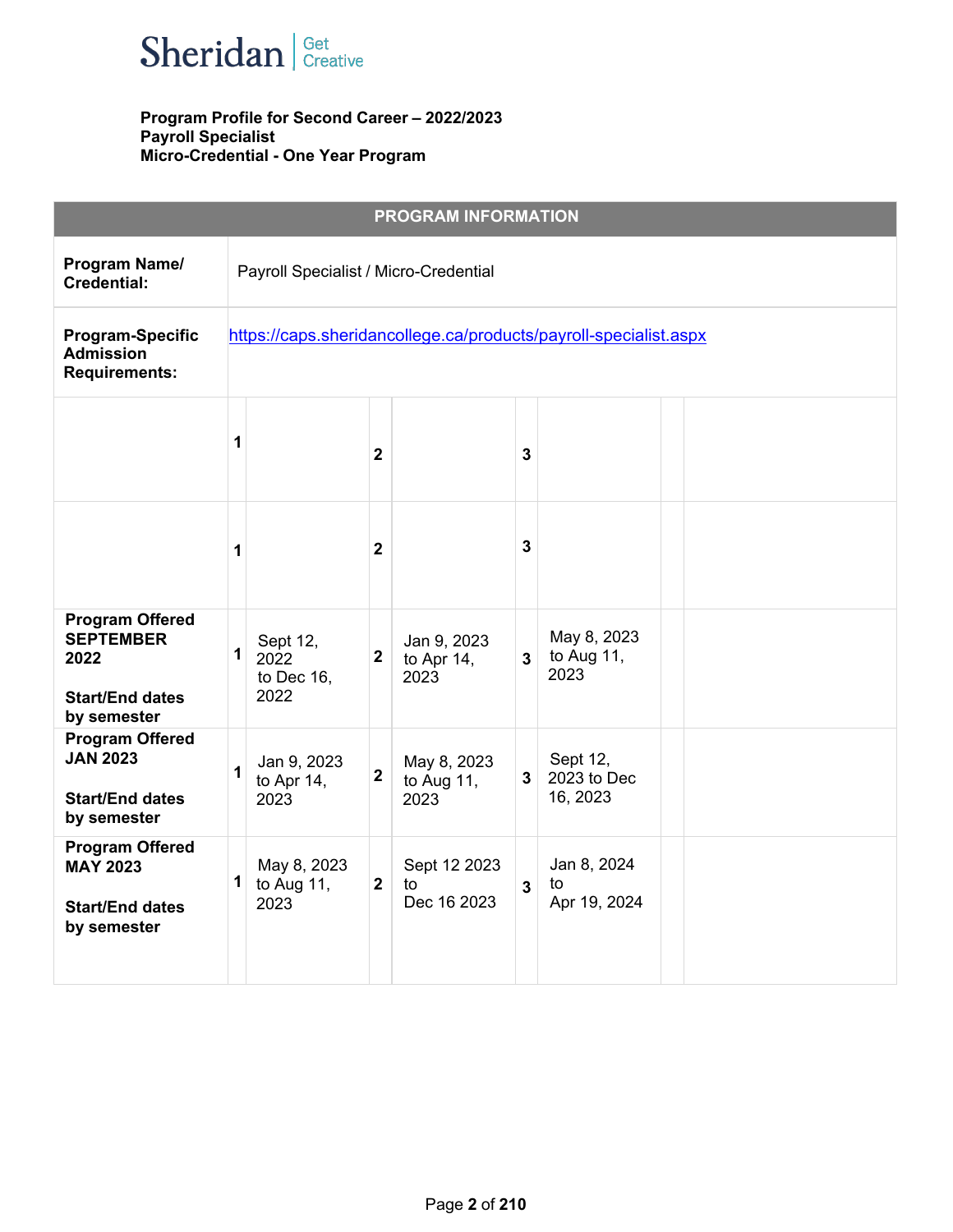

| <b>Program Length/</b><br>Hours/Weeks: | Program duration (weeks): 42<br>Total instructional hours: 168<br>Programs starting in September have a holiday break of approximately 3 weeks.<br>Programs starting in January and May run continuously over 8 months (no summer<br>break), with two weeks between semesters.<br>Students will be notified about their class schedule prior to the beginning of each<br>semester. |
|----------------------------------------|------------------------------------------------------------------------------------------------------------------------------------------------------------------------------------------------------------------------------------------------------------------------------------------------------------------------------------------------------------------------------------|
| <b>Class Size:</b>                     | Approximately 35                                                                                                                                                                                                                                                                                                                                                                   |
| <b>Course Outline:</b>                 | https://www.sheridancollege.ca/programs/courses/course-outline-search                                                                                                                                                                                                                                                                                                              |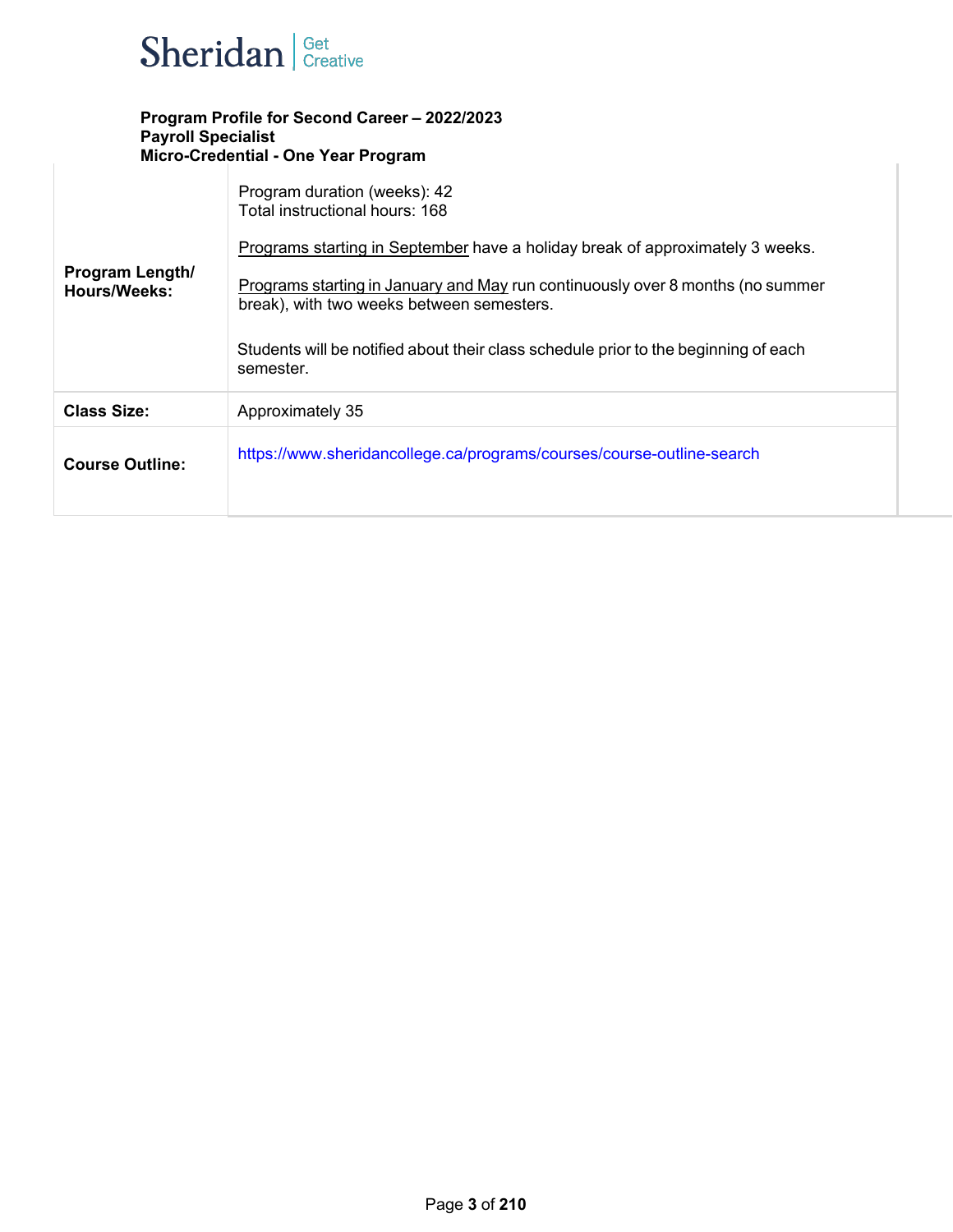

| <b>Annual Tuition:</b><br>(applicable at time<br>of publication -<br>subject to change<br>without notice) | \$1211.92 (Sheridan fee only) Students must first register with Sheridan Continuing &<br>Professional Studies and pay their course registration fee. They must also register with<br>the Canadian Payroll Association and pay the Association's applicable fee(s) of \$340+<br>tax for current members or \$439+ tax for new members in order to successfully receive<br>the course materials and get access to the online learning platform.<br>https://caps.sheridancollege.ca/products/payroll-specialist.aspx<br>Tuition fees are regulated by the Ministry of Advanced Education and Skills Development<br>and a change could be made by action of the Ontario Government.<br>As the Fee Guide is prepared in advance, Sheridan reserves the right to make changes<br>due to errors and omissions. Additional fees will apply for some programs with a<br>modified curriculum. All information provided is current as of publication. |
|-----------------------------------------------------------------------------------------------------------|--------------------------------------------------------------------------------------------------------------------------------------------------------------------------------------------------------------------------------------------------------------------------------------------------------------------------------------------------------------------------------------------------------------------------------------------------------------------------------------------------------------------------------------------------------------------------------------------------------------------------------------------------------------------------------------------------------------------------------------------------------------------------------------------------------------------------------------------------------------------------------------------------------------------------------------------|
| Parking:<br>(applicable at time<br>of publication -<br>subject to change<br>without notice)               | https://epark.sheridancollege.ca/                                                                                                                                                                                                                                                                                                                                                                                                                                                                                                                                                                                                                                                                                                                                                                                                                                                                                                          |
| <b>Book Costs:</b><br>(applicable at time<br>of publication -<br>subject to change<br>without notice)     | Students must first register with Sheridan Continuing & Professional Studies and pay<br>their course registration fee. They must also register with the Canadian Payroll<br>Association and pay the Association's applicable fee(s) of \$340+ tax for current members<br>or \$439+ tax for new members in order to successfully receive the course materials and<br>get access to the online learning platform.                                                                                                                                                                                                                                                                                                                                                                                                                                                                                                                            |
| <b>Other Costs:</b>                                                                                       | Ancillary fees - \$163.6                                                                                                                                                                                                                                                                                                                                                                                                                                                                                                                                                                                                                                                                                                                                                                                                                                                                                                                   |
| <b>Payment Policy for</b><br><b>Second Career:</b>                                                        | Purchase your course from our CAPS website when the courses become available and<br>provide your receipt to your ministry.                                                                                                                                                                                                                                                                                                                                                                                                                                                                                                                                                                                                                                                                                                                                                                                                                 |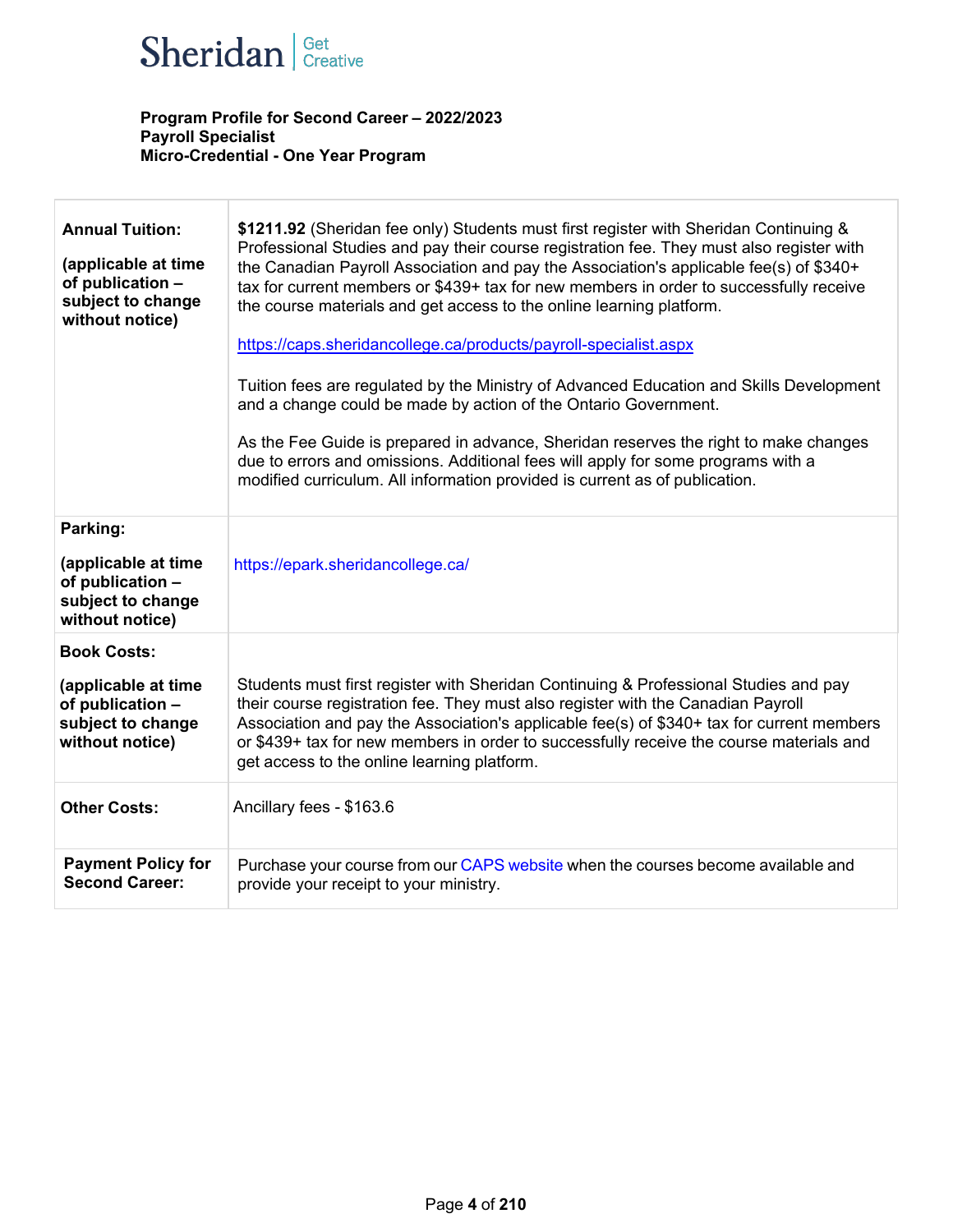

| <b>Withdrawal/Refund</b><br><b>Policy</b>                                                                             | For refunds or withdrawals, please visit:<br>https://caps.sheridancollege.ca/student-guide/transfers-refunds-and-withdrawals.aspx<br>Please note: As a Second Career-funded student, all refunds are to be returned to your<br>funder.                                                                                                                              |
|-----------------------------------------------------------------------------------------------------------------------|---------------------------------------------------------------------------------------------------------------------------------------------------------------------------------------------------------------------------------------------------------------------------------------------------------------------------------------------------------------------|
| <b>Your Second Career</b><br>and Career<br><b>Opportunities:</b>                                                      | This program is the foundation for a successful career in payroll. It will help students gain<br>an in-depth understanding of the legislative requirements to keep organizations compliant<br>throughout the annual payroll cycle.                                                                                                                                  |
| <b>Please identify the</b><br>main skill learners<br>can expect to gain<br>upon completion of<br>the micro-credential | Learners will gain an in-depth understanding of the legislative requirements to<br>keep your organization compliant throughout the annual payroll cycle.                                                                                                                                                                                                            |
| <b>Method of</b><br>Instruction:                                                                                      | online                                                                                                                                                                                                                                                                                                                                                              |
| <b>Equipment</b><br><b>Availability:</b>                                                                              | Students will have access to computers in open access computer labs.                                                                                                                                                                                                                                                                                                |
| <b>Instructor</b><br><b>Qualifications:</b>                                                                           | Our faculty is hired based on a combination of industry experience and academic<br>qualifications. Most faculty have relevant Master's degrees and/or professional<br>certifications where applicable.<br>Our faculty is provided with opportunities to engage in professional development to<br>ensure currency in their field and proficiency in teaching adults. |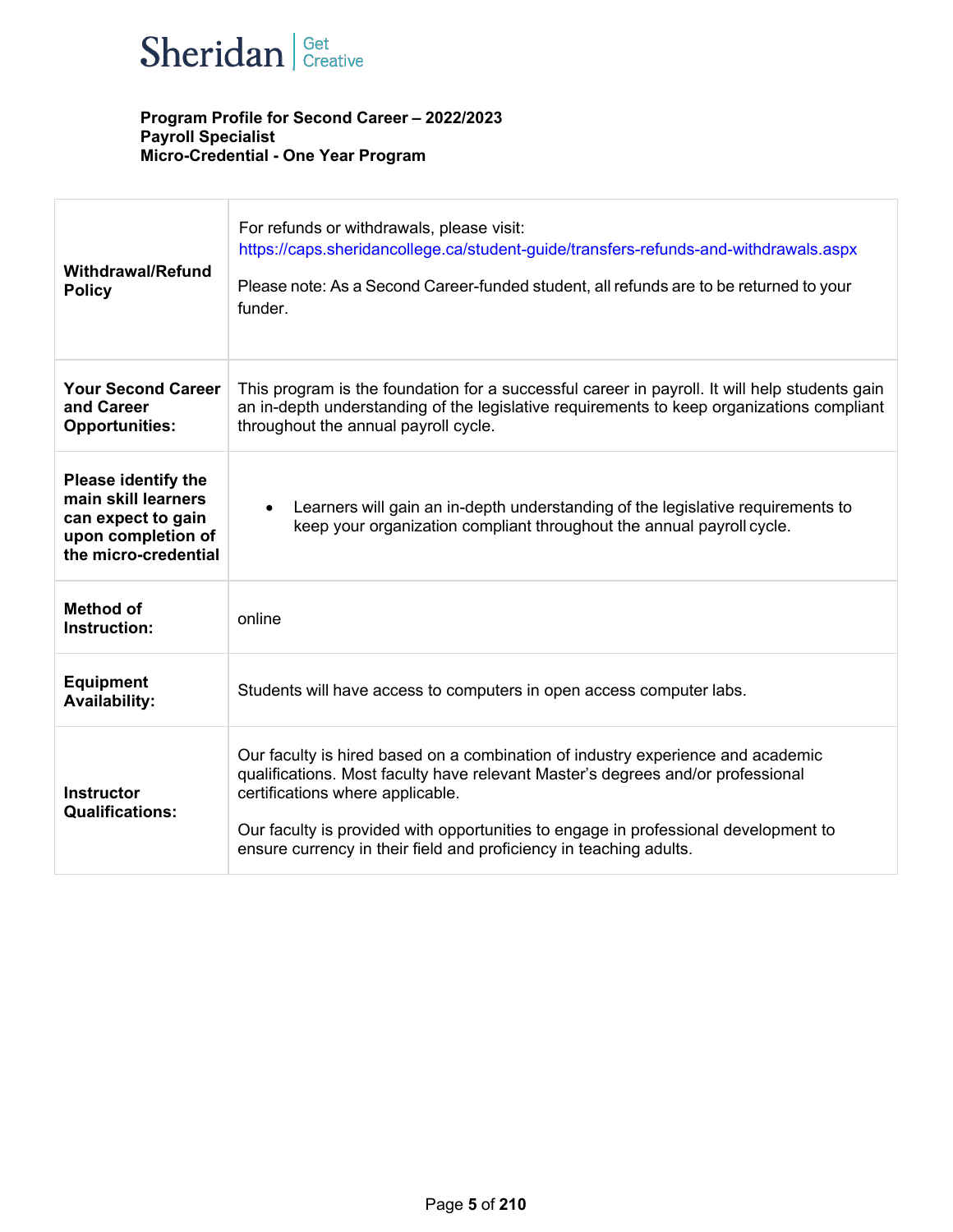

| <b>Curriculum Design:</b>                                                         | All programs are designed and kept up to date with input from Research and Innovation<br>teams which include representation from employers and industry organizations.<br>The Centre for Teaching and Learning at Sheridan oversees the design of new programs<br>and courses and maintains a schedule of program review to keep programs up to date.                                                                                                                                                                                                                                                                   |
|-----------------------------------------------------------------------------------|-------------------------------------------------------------------------------------------------------------------------------------------------------------------------------------------------------------------------------------------------------------------------------------------------------------------------------------------------------------------------------------------------------------------------------------------------------------------------------------------------------------------------------------------------------------------------------------------------------------------------|
| <b>Evaluation of</b><br>Instructors,<br><b>Courses and</b><br>Programs:           | Students have the opportunity to complete a formal evaluation of the course and instructor<br>at the end of each course.<br>Public colleges must survey students, graduates and employers as mandated by the<br>Ministry of Advanced Education and Skills Development to obtain information on Key<br>Performance Indicators (KPIs). Please visit:<br>https://www.sheridancollege.ca/about/administration-governance/policies-accountability/<br>key-performance-indicators                                                                                                                                             |
| <b>Physical Facilities:</b>                                                       | Sheridan classrooms and campus facilities are accessible and are designed to support a<br>wide range of applied learning activities. Classrooms and labs are equipped with modern<br>technology, including digital AV teaching and learning aids. Our Trafalgar, Davis and<br>Hazel McCallion campuses have physical fitness facilities, full-service cafeterias, modern<br>learning resource centres and vibrant student centres which contribute to supporting<br>student learning and life. Each campus has attractive grounds that provide a relaxing<br>counterpoint to the hustle and bustle of student activity. |
| <b>Additional Supports</b><br>and Resources:                                      | As a public college, Sheridan is able to offer a full range of student services and supports.<br>Please review our services by visiting:<br>https://www.sheridancollege.ca/student-life/student-services                                                                                                                                                                                                                                                                                                                                                                                                                |
| <b>Accessibility:</b>                                                             | The Accessible Learning Services Office facilitates equal access for eligible students with<br>disabilities by coordinating reasonable academic accommodations and support services.<br>For more information on student accommodations, please visit:<br>https://www.sheridancollege.ca/student-life/student-services/accessible-learning-services                                                                                                                                                                                                                                                                      |
| <b>Key Performance</b><br>Indicators (KPI) -<br>(graduation,<br>employment rates) | https://www.sheridancollege.ca/about/administration-governance/policies-accountability/<br>key-performance-indicators                                                                                                                                                                                                                                                                                                                                                                                                                                                                                                   |
|                                                                                   | <b>ADDITIONAL NOTES</b>                                                                                                                                                                                                                                                                                                                                                                                                                                                                                                                                                                                                 |